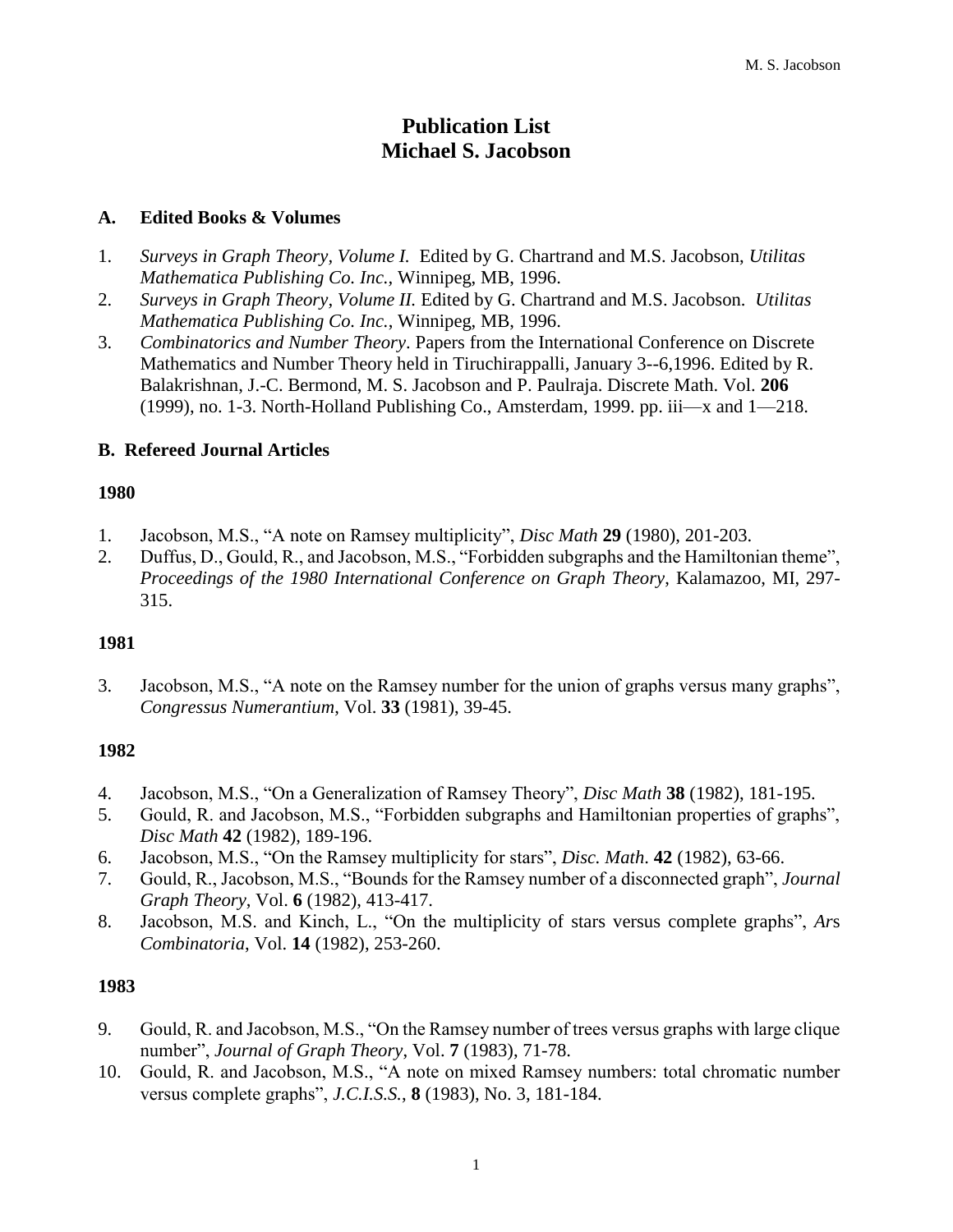- 11. Jacobson, M.S., "On the Ramsey number for stars and a complete graph", *Ars Combinatoria*, Vol. **17** (1984), 167-172.
- 12. Cleves, E. and Jacobson, M. S., "On mixed Ramsey numbers: total chromatic number versus graphs", *Congressus Numerantium*, vol **39** (1984) 193-202.
- 13. Jacobson, M.S. and Kinch, L., ["On the domination number of products of graphs: I"](http://www.math.ucdenver.edu/~msj/papers/DomProdI.pdf), *Ars Combinatoria*, Vol. **18** (1984), 33-44.
- 14. Gould, R. and Jacobson, M.S., "Forbidden subgraphs and Hamiltonian properties in the square of a connected graph", *J. Graph Theory* **8** (1984), 147-154.

# **1985**

- 15. Fink, J., Jacobson, M.S., Kinch, L. and Roberts, J., "Randomly H-coverable graphs", *Periodica Mathematica Hungarica*, Vol **16** (1985) 15-22.
- 16. Davitt, R., Fink, J. and Jacobson, M.S., "On isopart parameters of complete bipartite graphs and n-cubes", *Mathematica Slovaca*, **35** (1985), No. 4, 409-416.
- 17. Fink, J., Jacobson, M.S., Kinch, L. and Roberts, J., ["On graphs having domination number half](http://www.math.ucdenver.edu/~msj/papers/HalfDom.pdf)  [their order"](http://www.math.ucdenver.edu/~msj/papers/HalfDom.pdf), *Periodica Mathematica Hungarica*, **4** (1985), 63-69.
- 18. Fink, J. and Jacobson, M.S., "n-domination in graphs", *Proceedings of the 5th International Conference on Graph Theory*, Kalazamoo, MI, (1985), 283-300.
- 19. Fink, J. and Jacobson, M.S., "On n-domination, n-dependence and forbidden subgraphs", *Proceedings of the 5th International Conference on Graph Theory*, Kalamazoo, MI (1985), 301-312.
- 20. Andrews, J. and Jacobson, M.S., "On a generalization of chromatic number", *Congressus Numerantium*, **47** (1985), 33-48.

### **1986**

21. Jacobson, M.S. and Kinch, L., ["On the domination number of products of graphs II: trees"](http://www.math.ucdenver.edu/~msj/papers/DomProdII-trees.pdf), *Journal of Graph Theory*, Vol. **10** (1986), 97-106.

### **1987**

- 22. Andrews, J. and Jacobson, M.S., "On a generalization of chromatic number and two types of Ramsey numbers", *Ars Combinatoria,* **23** (1987), 97-102.
- 23. Faudree, R., Gould, R., Jacobson, M.S., and Schelp, R., "Extremal problems involving neighborhood unions", *Journal of Graph Theory*, Vol. **11**, No. 4 (1987), 555-564.
- 24. Erdös, P, Faudree, R., Gould, R., Jacobson, M.S. and Schelp, R.H., "Goodness of trees for generalized books", *Graphs and Combinatoric*s **3** (1987), 1-6.
- 25. Faudree, R., Jacobson, M.S., Ordman, E., Schelp, R. and Tuza, Zs., "Menger's theorem and short paths", *J. Comb. Math. Comp. Computing* **2** (1987), 235-253.

- 26. Jacobson, M.S., Kinch, L. and Gyarfás, A., "A generalization of transitivity for digraphs", *Discrete Mathematics* **69** (1988), 35-41.
- 27. Faudree, R., Gould, R., Jacobson, M.S. and Lesniak, L., "On neighborhood closure of graphs", *Coll. Math. Soc. Janos Bolyai* **52** (1988), 227-238.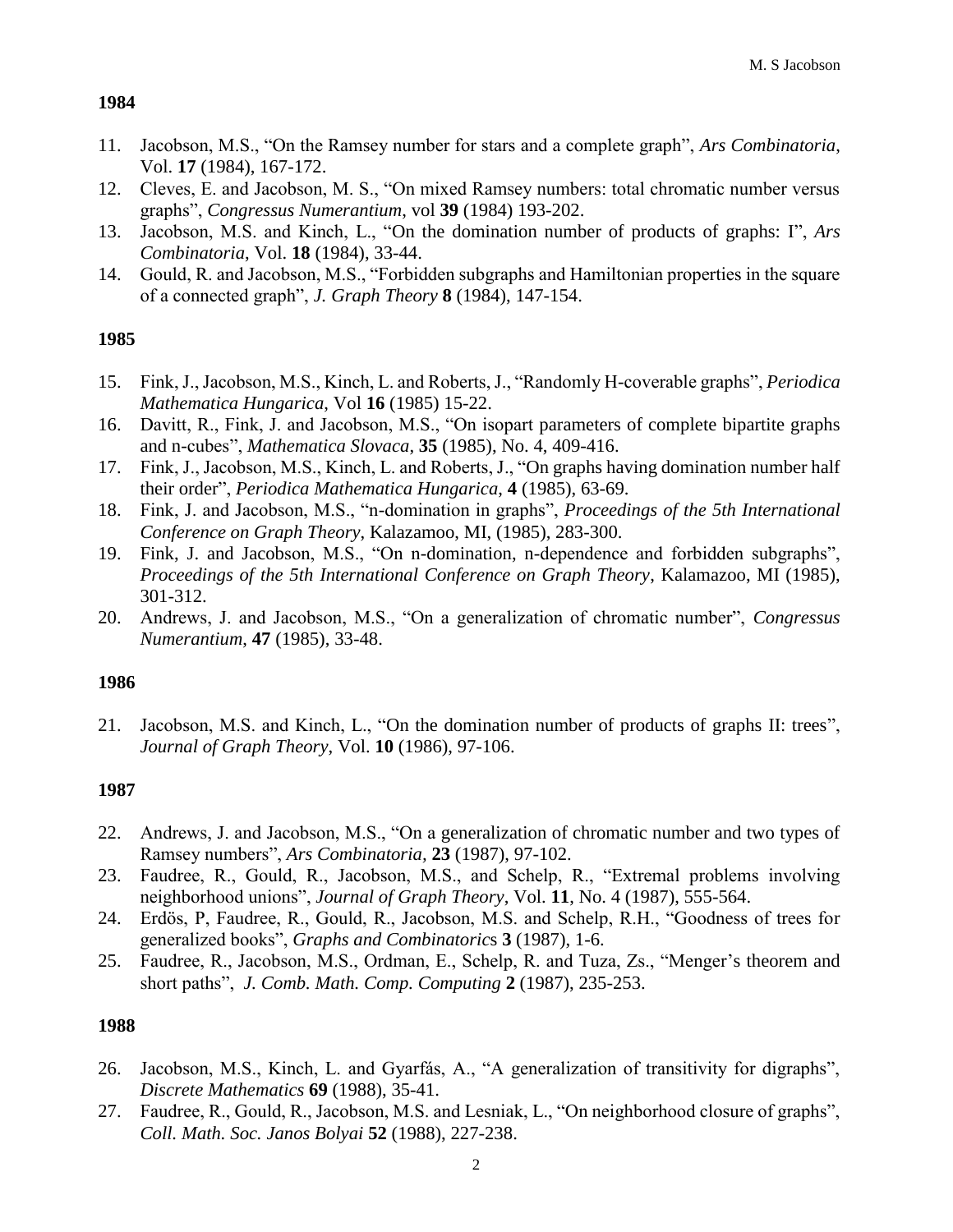- 28. Faudree, R., Gould, R., Jacobson, M.S. and Lesniak, L., "On a problem of ascending subgraph decompositions", *Congressus Numerantium*, **65** (1988), 33-42.
- 29. Chartrand, G., Jacobson, M.S., Lehel, J., Oellerman, O. and Ruiz, S., "Irregularity strength of a network", *Congressus Numerantium* **64** (1988), 197-210.

- 30. Jacobson, M.S. and Lehel, J., "Irregular networks, regular graphs, and integer matrices", *Discrete Mathematics*, **76** (1989), 223-240.
- 31. Faudree, R., Gould, R., Jacobson, M.S. and Lesniak, L., **"**On a neighborhood condition implying the union of complete graphs", *European Journal of Combinatorics*, **10** (1989), 427- 433.
- 32. Jacobson, M.S. and Peters, K., "Complexity questions concerning n-domination and related parameters", *Congressus Numerantium*, **68** (1989), 7-22.

# **1990**

- 33. Faudree, R., Gould, R., Jacobson, M.S. and Schelp, R., "Neighborhood unions and Hamiltonian properties in graphs", *Journal of Combinatorial Theory B*, **46** (1990), 1-19.
- 34. Frost, B., Jacobson, M.S., Kabell, J. and McMorris, F., "Bipartite analogues of split graphs and related topics", *Ars Combinatoria*, **29** (1990), 283-288.
- 35. Burr, S. and Jacobson, M.S., "On inequalities involving vertex partition parameters of graphs", *Congressus Numerantium,* **70** (1990), 159-170.
- 36. Jacobson, M.S., Peters, K. and Rall, D., "On n-irredundance and n-domination", Twelfth British Combinatorial Conference (Norwich, 1989) *Ars Combinatoria*, **29B** (1990), 151-160.
- 37. Jacobson, M.S. and Peters, K., "Chordal graphs and upper irredundance, upper domination and independence", *Applied Discrete Mathematics*, **86**, (1990), 59-69.
- 38. Fink, J., Jacobson, M.S., Kinch, L. and Roberts, J., "The Bondage Number of a Graph", *Disc. Math.* **86** (1990), no. 1-3, 47-57.
- 39. Faudree, R., Gould, R., Jacobson, M.S. and Schelp, R., "Two-irregular graphs", in *Topics in Combinatorics, Physica Verlag*, Heidelberg, (1990), 239-248.
- 40. Faudree, R., Gould, R., Jacobson, M.S. and Lesniak, L., "Lower bounds for lower Ramsey numbers", *Journal of Graph Theory*, vol. **14**, No. 6 (1990), 723-730.

- 41. Erdös, P., Jacobson, M.S. and Lehel, J., "On the clique number of graphs realizing a given degree sequence", *Proceedings of the 1988 International Kalamazoo Graph Theory Conference*, (Y. Alavi, G. Chartrand, O.R. Oellerman and A.J. Schwenk, eds.) Wiley, (1991), 439-450.
- 42. Jacobson, M.S., McMorris, F. and Mulder, H., "Tolerance intersectoin graphs", *Proceedings of the 1988 International Kalamazoo Graph Theory Conference*, (Y. Alavi, G. Chartrand, O.R. Oellerman and A.J. Schwenk, eds) Wiley, (1991), 704-724.
- 43. Jacobson, M.S. and McMorris, F. R., "Sum-tolerance proper graphs are sum-tolerance unit graphs", *J. Comb. Inf. Sys. Sci*., Vol. **16**, Nos. 1-2 (1991), 25-28.
- 44. Jacobson, M.S., Truszczynski, M. and Tuza, Zs., "Decompositions of regular bipartite graphs", *Discrete Mathematics*, **89** (1991), 17-27.
- 45. Faudree, R., Gould, R., Jacobson, M.S. and Lesniak, L., "Neighborhood unions and highly Hamiltonian graphs", *Ars Combinatoria*, **31** (1991), 139-148.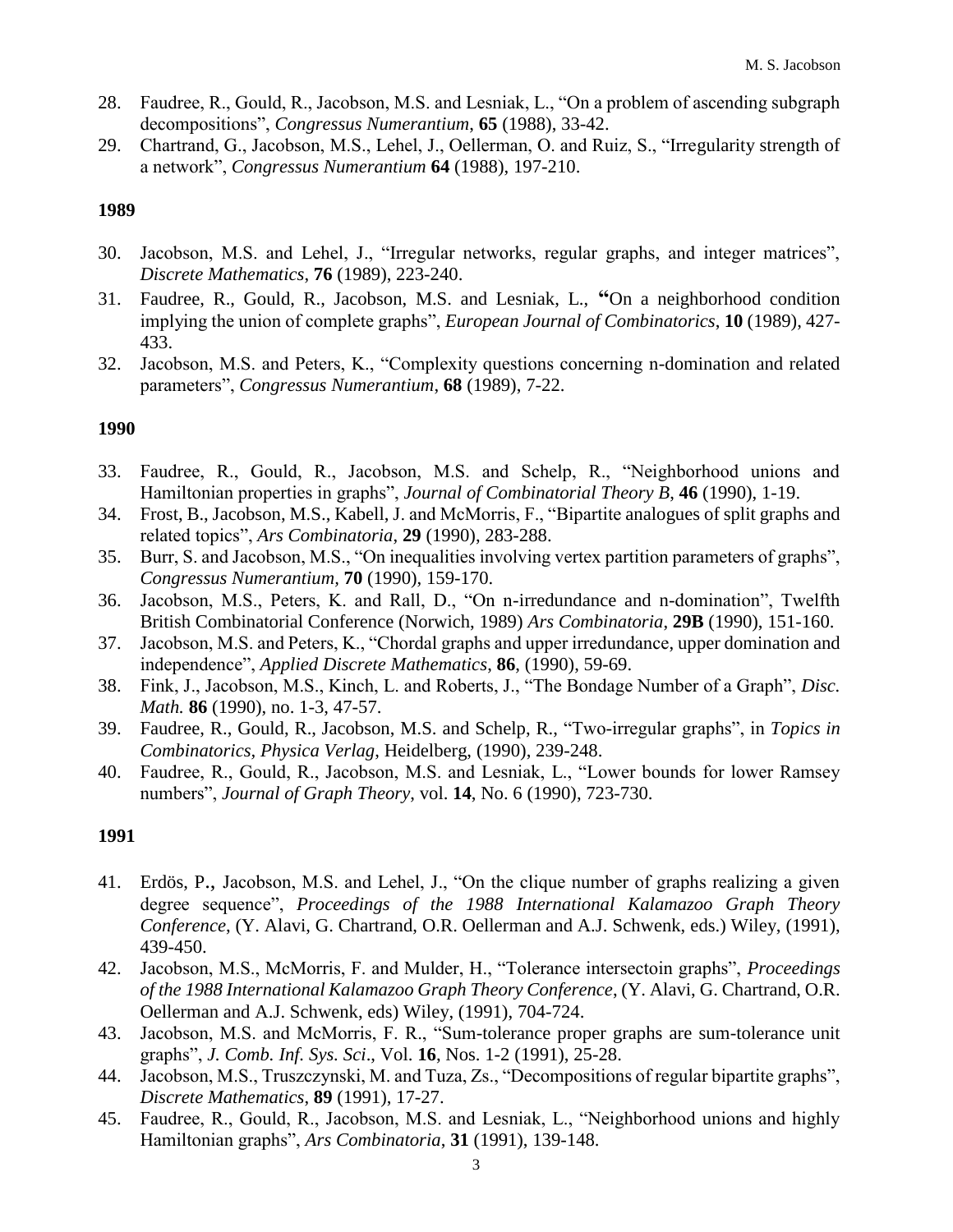- 46. Faudree, R., Gould, R., Jacobson, M.S. and Lesniak, L., "On generalized degrees, connectivity and Hamiltonian properties in graphs", *J.C.I.S.S*., Vol. **16**, Nos. 1-2 (1991), 93-105.
- 47. Faudree, R., Jacobson, M.S., Kinch, L. and Lehel, J., "Irregularity strength for dense graphs, *Discrete Math*. **91** (1991), 45-59.
- 48. Cockayne, E., Jacobson, M.S. and Kinch, L., "Generalized edge chromatic number", *Recent Advances in Graph Theory*, ed. V.R. Kulli, (1991) Vishwa International Publications, 133-140.
- 49. Jacobson, M.S., Kubicka, E. and Kubicki, G., "Vertex Rotation Number for Tournaments", *Congressus Numerantium,* **82** (1991), 201-210.
- 50. Faudree, R., Gould, R., Jacobson, M.S. and Schelp, R., "On a Problem of Paul Seymour", *Recent Advances in Graph Theory,* ed. V.R. Kulli, (1991), Vishwa International Publication, 197-215.
- 51. Jacobson, M.S., McMorris, F.R. and Scheinerman, E., "General results on tolerance intersection graphs", *Journal of Graph Theory*, vol. **15**, No. 6 (1991), 573-577.

- 52. Faudree, R., Gould, R., Jacobson, M.S. and Lesniak, L. and Lindquester, T., "A Generalization of Dirac's Theorem for K1,3-free graphs", *Per. Math. Hung*., **24** (1992), 35-50.
- 53. Faudree, R., Gould, R., Jacobson, M.S. and Lindquester, T., "On generalized degrees and independence number in K(1,m)-free graphs", *Discrete Math* **103** (1992), 17-24.
- 54. Gould, R. and Jacobson, M.S., "On neighborhood unions and intersections and Hamiltonian properties of graphs", *Annals of Discrete Math*., Ch. 18, (1992), 198-206.
- 55. Faudree, R., Gould, R., Jacobson, M.S. and Lesniak, L. "On Partial Ascending Subgraph Decompositions", *Utilitas Mathematica*, **41** (1992), 33-40.
- 56. Faudree, R., Gould, R., Jacobson, M.S. and Lesniak, L., "Neighborhood unions and a generalization of Dirac's Theorem", *Discrete Math*, **105** (1992), 61-71.
- 57. Jacobson, M.S., "On the p-edge clique cover number of complete bipartite graphs", *SIAM J. Disc. Math*, Vol. **5**, No. 4 (1992), 539-544.
- 58. Jacobson, M.S. and Lehel, J., "The irregularity strength of uniform hypergraphs", J. Combin. *Math. Combin. Comp*., **11** (1992), 161-172.
- 59. Chen, G., Gould, R., Jacobson, M.S., Schelp, R. and West, D., "A characterization of influence graphs of a prescribed graphs", *Vishwa International Journal of Graph Theory,* Vol. **1**, No. 1 (1992), 77-81.
- 60. Jacobson, M.S., Kubicka.E and Kubicki, G., "Irregular Sums of Graphs", *Vishhwa International Journal of Graph Theory*, Vol. **1**, No. 2 (1992), 159-172.

- 61. Jacobson, M.S., Monma, C. and West, D., "On the substar number of a graph", *J. of Disc. App. Math*, **44** (1993), 205-220.
- 62. Jacobson, M.S., Lehel, J. and Lesniak, L., " $\phi$ -threshold and  $\phi$ -tolerance chain graphs", *J. Of Disc. App. Math*., **44** (1993), 191-204.
- 63. Jacobson, M.S. and Peters, K., "A note on graphs which have Upper Irredundance equal to Independence", *Journal of Disc. App. Math.,* **44** (1993), 91-98.
- 64. Harary, F., Jacobson, M.S., Lipman, M. and McMorris, F.R., "On Abstract Sphere of Influence Graphs", *Mathl. Comput. Modelling,* vol. **17**, No. 11 (1993), 77-83.
- 65. Harary, F., Jacobson, M.S., Kubicka, E and Kubicki, G. and O. Oellerman, "The Irregularity cost or Sum of a Graph", *Applied Mathematical Letters*, Vol. **6**, No. 3 (1993), 79-80.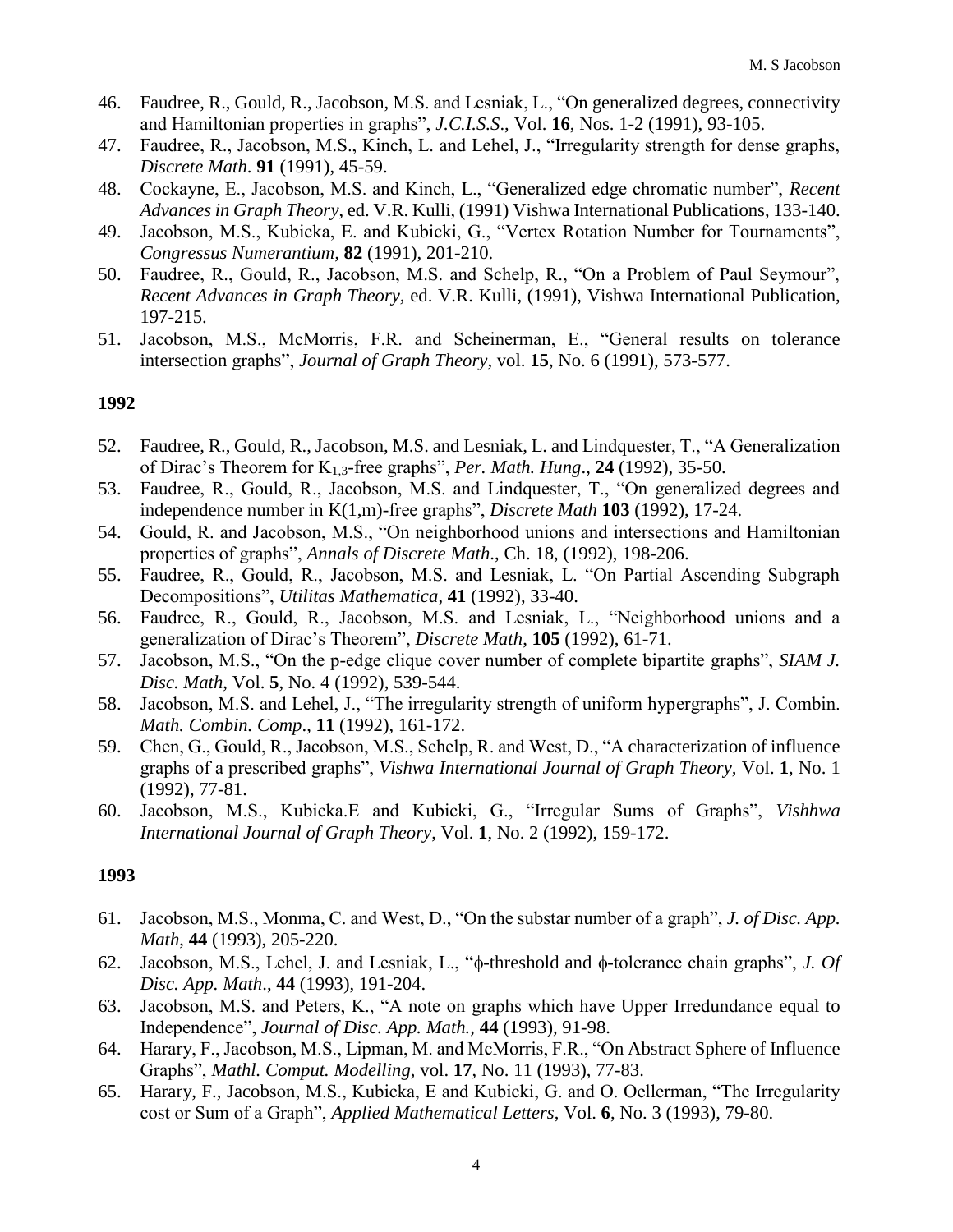- 66. Harary, F., Jacobson, M.S., Lipman, M. and McMorris, F.R., "Sphere of influence graphs defined on a prescribed graph", International conference on Graphs and Hypergraphs (Varenna, 1991), *J. Combin. Inform. System Sci.* **19** (1994), Nos. 1-2, 5-10.
- 67. Chen, G., Gould, R., Jacobson, M.S. and Schelp, R., "On neighborhood unions and the cycle cover number of a graph", *Journal of Graph Theory*, **18** (1994), No. 7, 663-672.

# **1995**

- 68. Jacobson, M.S., Kannappan, Pl. and Sahoo, P.K., "A characterization of low degree polynomials", *Demonstratio Math*. , **28** (1995), No. 1, 87-96.
- 69. Jacobson, M.S., Lipman, M. and McMorris, F.R., "Trees that are sphere-of-influence graphs", *Applied Mathematical Letters 8*, (1995), No. 6, 89-93.
- 70. Faudree, R., Gould, R., Jacobson, M.S. and Lesniak, L., "Degree conditions and cycle extendability", *Discrete Math*., **141** (1995), Nos. 1-3, 109-122.
- 71. Fricke, G., Hedetniemi, S.M., Hedetniemi, S.T. and Jacobson, M.S., "Combinatorial problems on chessboards: a brief survey", *Proceedings of the 6th Quadrennial Kalamazoo International Graph Theory with Applications to Algorithms and Computer Science Conference*, Wiley Interscience, (1995), (eds. T. Alavi and a. Schwenk), 507-528.
- 72. Jacobson, M.S. and Lehel, J., "Degree irregular embeddings of multigraphs", *Discrete Math*. **145**, (1995), 295-299.
- 73. Chen, G., Faudree, R., Gould, R., Jacobson, M.S. and Lesniak, L., "Hamiltonicity of balanced k-partite graphs, *Graphs and Combinatorics* **11**, (1995), 221-231.
- 74. Jacobson, M.S. and Lehel, J., "Irregular imbeddings of hypergraphs with fixed chromatic number", *Discrete Math*. **145** (1995), Nos. 1-3, 145-150.
- 75. Jacobson, M.S., Kézdy, A. and Seif, S., "The poset on connected induced subgraphs of a graph need not be Sperner", *Order* **12**, (1995), No. 3, 315-318.
- 76. Jacobson, M.S., Kézdy, A. and West, D., "The 2-intersection number of paths and boundeddegree trees", *Journal of Graph Theory* **19** (1995), 461-469.

- 77. Faudree, R., Gould, R., Jacobson, M.S., Lehel, J. and Lesniak, L., "Graph Spectra". Selected papers in honour of Paul Erdös on the occasion of his 80th birthday. (Keszthely, 1993) *Discrete Math*. **150** (1996), No. 1-3, 103-113.
- 78. Faudree, R., Gould, R., Jacobson, M.S., and Lesniak, L., "Spanning caterpillars with bounded diameter", *Discussiones Mathematicae Graph Theory* **15**, (1996), 111-119,
- 79. Jacobson, M.S., Kézdy, A., Kubicka, E., Kubicki, G., Lehel, J., Wang, C and West D., "The path spectrum of a graph", *Proceedings of the Twenty-Sixth Southeastern International conference on Combinatorics, Graph Theory and Computing (Boca Raton, FL, 1995), Congressus Numerantium 112* (1996), 49-63.
- 80. Jacobson, M.S., Kézdy, A. and Lehel, J., "Intersection graphs associated with uniform hypergraphs", *Surveys in Graph Theory (San Francisco, CA, 1995) Congr. Numer. 116* (1996), 173-192.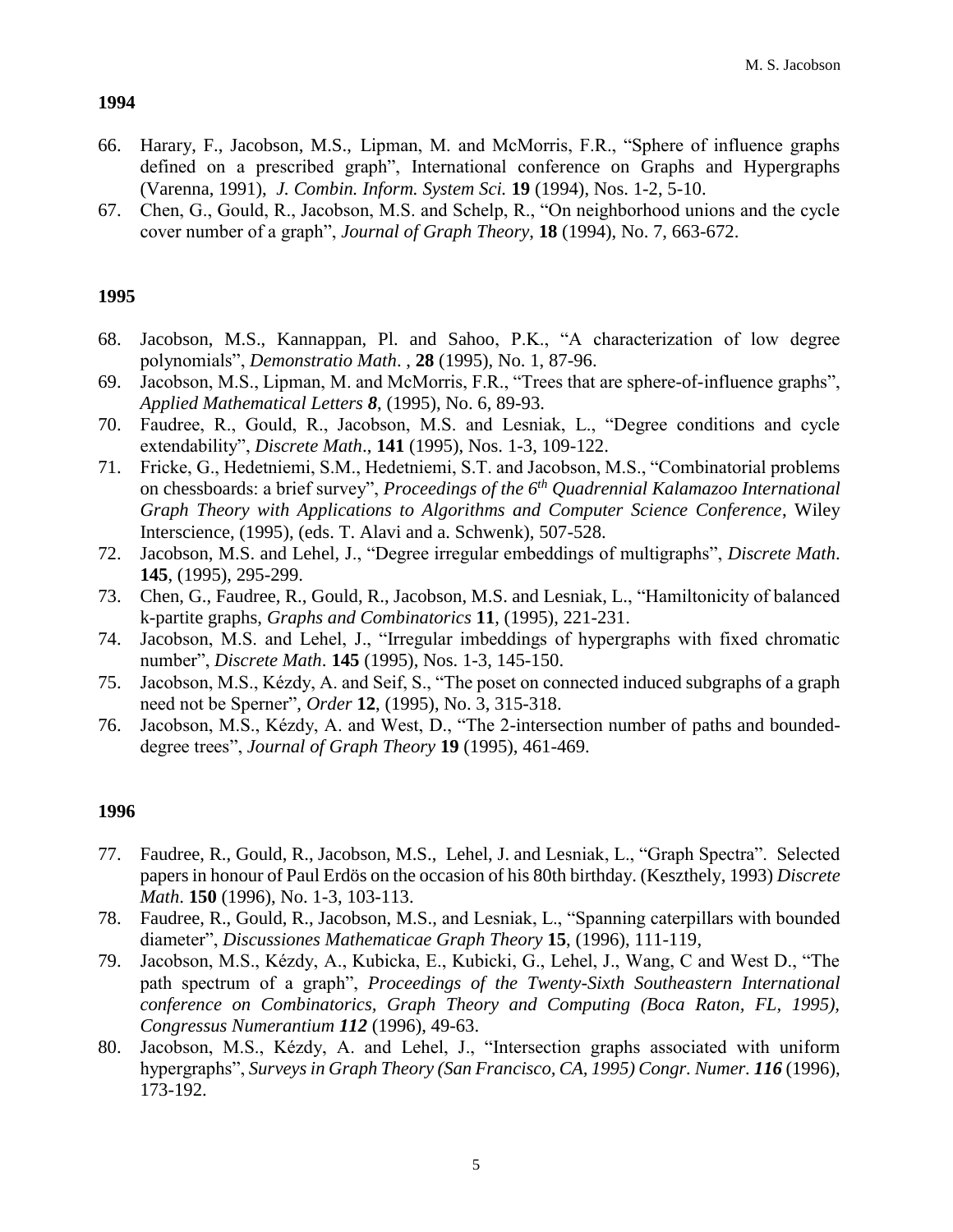- 81. Jacobson, M.S., Levin, G. and Schienerman, E., "On fractional Ramsey numbers", *Discrete Math.* **176** (1997), Nos. 1-3, 159-175.
- 82. Chen, G. and Jacobson, M.S., "Degree sum conditions for Hamiltonicity on k-partite graphs", *Graphs Combin*. **13** (1997), No. 4, 325-343.
- 83. Jacobson, M.S., Kézdy, A. and Lehel, J., "Recognizing intersection graphs of linear uniform hypergraphs", *Graphs Combin.* **13** (1997), No. 4, 359-367.

# **1998**

- 84. Chen, G., Jacobson, M.S., Kézdy, A. and Lehel, J., "Tough enough chordal graphs are Hamiltonian, *Networks* **31** (1998), No. 1, 29-38.
- 85. Jacobson, M.S., Kézdy, A. and Lehel, J., "Recognizing triangle-free graphs with induced pathcycle double covers is NP-complete", *Networks* **31** (1998), No. 1, 1-10.
- 86. Jacobson, M.S., Kézdy, A. and Lehel, J., "Scenic Graphs I: Traceable Graphs, *Ars Combinatoria* **49** (1998), 79-96.
- 87. Gould, R., Jacobson, M.S. and Lehel, J., "On G-potential degree sequences", *Eighth Quadrennial International Conference on Graph theory, Combinatorics and Algorithms*, Vol. **2**, (1998), 451-460.
- 88. Chen, G., Jacobson, M.S., Lehel, J. and Shreve, W., "Graphs without repeated cycle lengths", *J. Graph Theory* **29** (1998), No. 1, 11-15.

### **1999**

- 89. Jacobson, M.S., Kézdy, A. and Lehel, J., "Scenic Graphs II: Nontraceable Graphs", *Australasian Journal of Combinatorics*, **19** (1999), 287-307.
- 90. Chen, G., Gould, R., and Jacobson, M.S. , "On 2-factors containing 1-factors in Bipartite Graphs", *Discrete Mathematics* **197/198** (1999), 185-194.
- 91. Gyarfás, A., Jacobson, M.S., Kézdy, A. and Lehel, J., "Odd cycles and 9-cycles in hypergraphs", *Janos Bolyai Mathematical Society, Paul Erdos and his Mathematics,* (1999), 96-98.
- 92. Jacobson, M.S., Shaw, J., Usher, J. and Wilhelm, M., "Analytical Modeling of the Closest Open Location Rule for As/RS Storage Location Assignment", *Material Handling Institute Progress in Material Handling Research.* (1999), 621-631.
- 93. Duncan, J. and Jacobson, M.S., "On Tournaments with Domination Number Exactly k", *J. Comb. Math. Comb. Comp.* **31** (1999), 129-136.
- 94. Jacobson, M.S., Kubicka, E. and Kubicki, G., "On irregular labelings of graphs", *J. Comb. Math. Comb. Comp.* **31** (1999), 207-217.
- 95. Burr, S. A., Jacobson, M.S., Mihok, P. and Semanisin, G., "Generalized Ramsey Theory and Decomposable Properties of Graphs", *Discussiones Mathematicae - Graph Theory*, Vol. **19**, No. 2 (1999), 199-218.

- 96. Faudree, R., Gould, R., Jacobson, M.S. and Lesniak, L., "Short Cycles in Hamiltonian Graphs", *Bull. Of Inst. Comb. And Appl.* Vol. **28** (2000), 89-98.
- 97. Chen, G., Jacobson, M.S., Kézdy, A., Lehel, J. and Scheinerman, E., "Clique covering edges of a locally cobipartite graph", *Discrete Mathematics* **219** (2000) 17-26.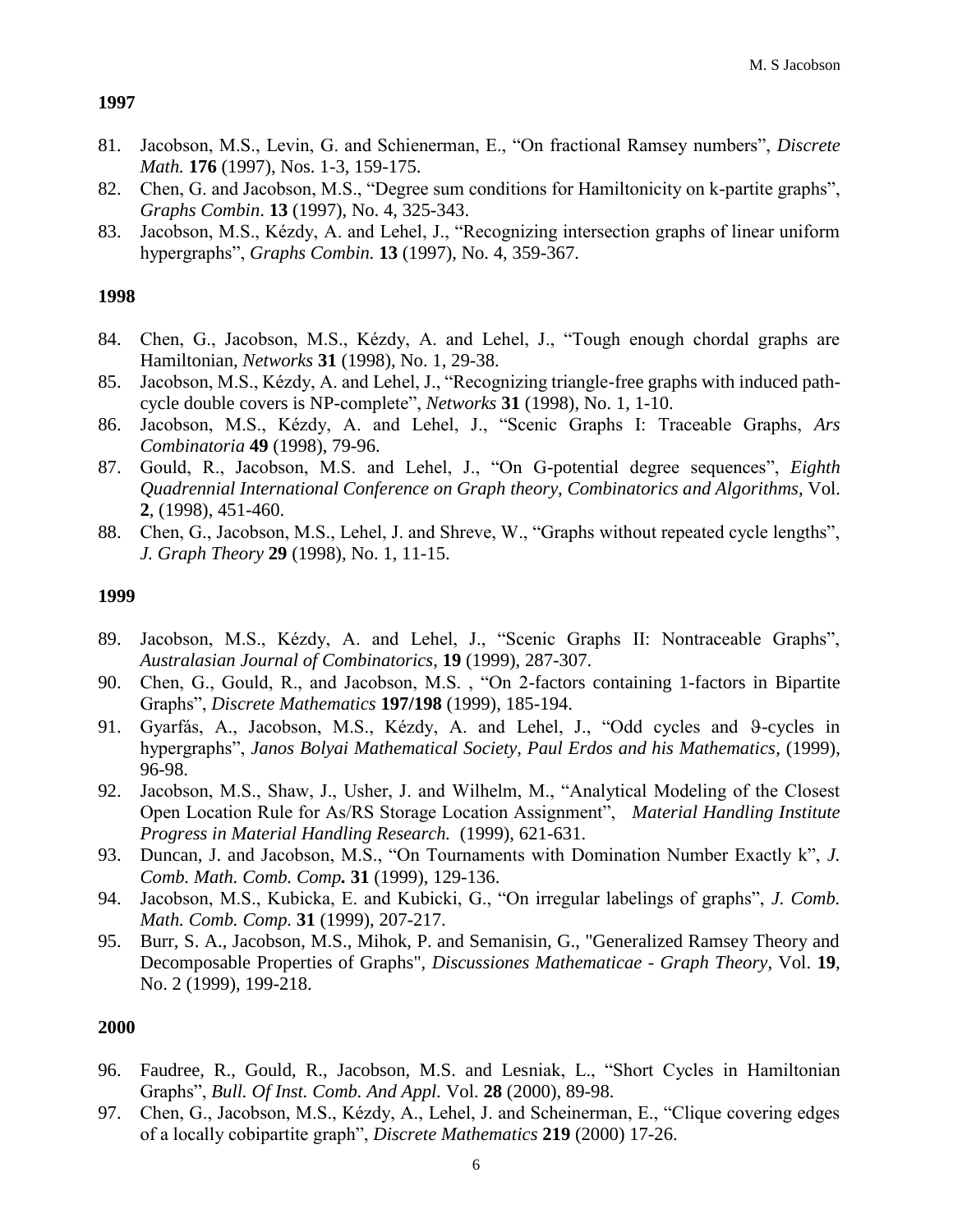- 98. Faudree, R. J., Flandrin, E., Jacobson, M.S. and Lehel, J., "Even cycles in graphs with many odd cycles", *Graphs and Combinatorics,* **16** (2000), 399-410.
- 99. Chen, G., Faudree, R., Gould, R., Jacobson, M.S. and Lesniak, L. "Cycles in 2-factors of Balanced Bipartite Graphs", *Graphs and Combinatorics,* **16** (2000), 67-80.
- 100. Faudree, J., Faudree, R., Gould, R., Jacobson, M.S., and Lesniak, L., "On k-ordered graphs", *J. Graph Theory*, **35** (2000), no. 2, 69-82

- 101. Bogart, K., Jacobson, M.S., Langley, L. and McMorris, F.R. Tolerance Orders and Bipartite Unit Tolerance Graphs", *Discrete Math* **226** (2001) 35-50.
- 102. Gould, R. and Jacobson, M.S., "Two factors with few cycles in claw-free graphs", *Discrete Mathematics* **231** (1-3); (2001) 191-197.
- 103. Faudree, R., Gould, R., Jacobson, M.S., and Lesnaik, L., "Complete Families of Graphs", *Bulletin of the ICA*, Vol **31** (2001), 39-44.
- 104 Erdös, P., Faudree, R., Gould, R., Jacobson, M.S. and Lehel, J., "Edge Disjoint Monochromatic Triangles in 2-colored graphs", *Discrete Mathematics* **231** (2001) 134-141.
- 105. Jacobson, M.S., McMorris, F.R. and Mulder, H.M., "Intersection graphs of short paths in a tree", *Bulletin of the Institute of Combinatorics and Applications*, **33** (2001) 49-55.
- 106. Chen, G., Jacobson, M.S., "On a relationship between two-dominating sets and fivedominating sets", *J. Comb. Math. Comb. Comp* **39** (2001) 139-145.

### **2002**

- 107. Chartrand, G., Jacobson, M.S., Kubicka, E. and Kubicki, G., "On the step domination number of a graph", *Scientia Mathematica* **12** (2002) 17-28.
- 108. Harary, F., and Jacobson, M.S., "Destroying Symmetry by Orienting Edges: Complete Graphs and Complete Bigraphs", Discussiones Mathematicae - Graph Theory, Vol. **21**, No. 2 (2002), 149-158.
- 109. Chen, G., Faudree, R., Jacobson, M.S., ["Fragile Graphs with Small Independent Cuts"](http://www-math.cudenver.edu/~msj/papers/Fragilegraphs.pdf), *J Graph Theory* **41** (2002) no. 4, 327-341.
- 110. Faudree, R., Gould, R., Jacobson, M.S., and Lesnaik, L., ["Characterizing Forbidden Clawless](http://www-math.cudenver.edu/~msj/papers/Forbiddenclawlesstriples.pdf)  [Triples implying Hamiltonian Graphs"](http://www-math.cudenver.edu/~msj/papers/Forbiddenclawlesstriples.pdf), *Discrete Mathematics*, **249** (2002), 71 - 81.

### **2003**

111. Caro, Y., Jacobson, M. S., "On non-z mod k dominating sets", *Discuss. Math. Graph Theory* **23** (2003) no. 1, 189-199.

- 112. Faudree, R., Gould, R., Jacobson, M.S., Lesnaik, L, and Saito, A., "Toughness, Degrees and Two-Factors", *Disc. Math.* **286** (2004), no.3, 245 – 249.
- 113. Chen, G., Faudree, R., Gould, R., Jacobson, M.S., Lesniak, L. and Pfender, F., "Linear Forests and Ordered Cycles", *Discussiones Mathematicae - Graph Theory,* Vol. **24**, No. 3 (2004), 359- 372*.*
- 114. Chen, G., Faudree, R., Gould, R., Jacobson, M.S., Lesniak, L. and Pfender, F., "On Edge and Path Ordered Graphs", *[Discuss. Math. Graph Theory](http://www.ams.org/msnmain?fn=305&pg1=CN&s1=Discuss_Math_Graph_Theory&v1=Discuss%2E%20Math%2E%20Graph%20Theory)* **24** (2004), [no. 3,](http://www.ams.org/msnmain?fn=130&pg1=ISSI&s1=226039&v1=Discussiones%20Mathematicae%2E%20Graph%20Theory%20%5B%2024%20%282004%29%2C%20no%2E%203%5D) 359--372.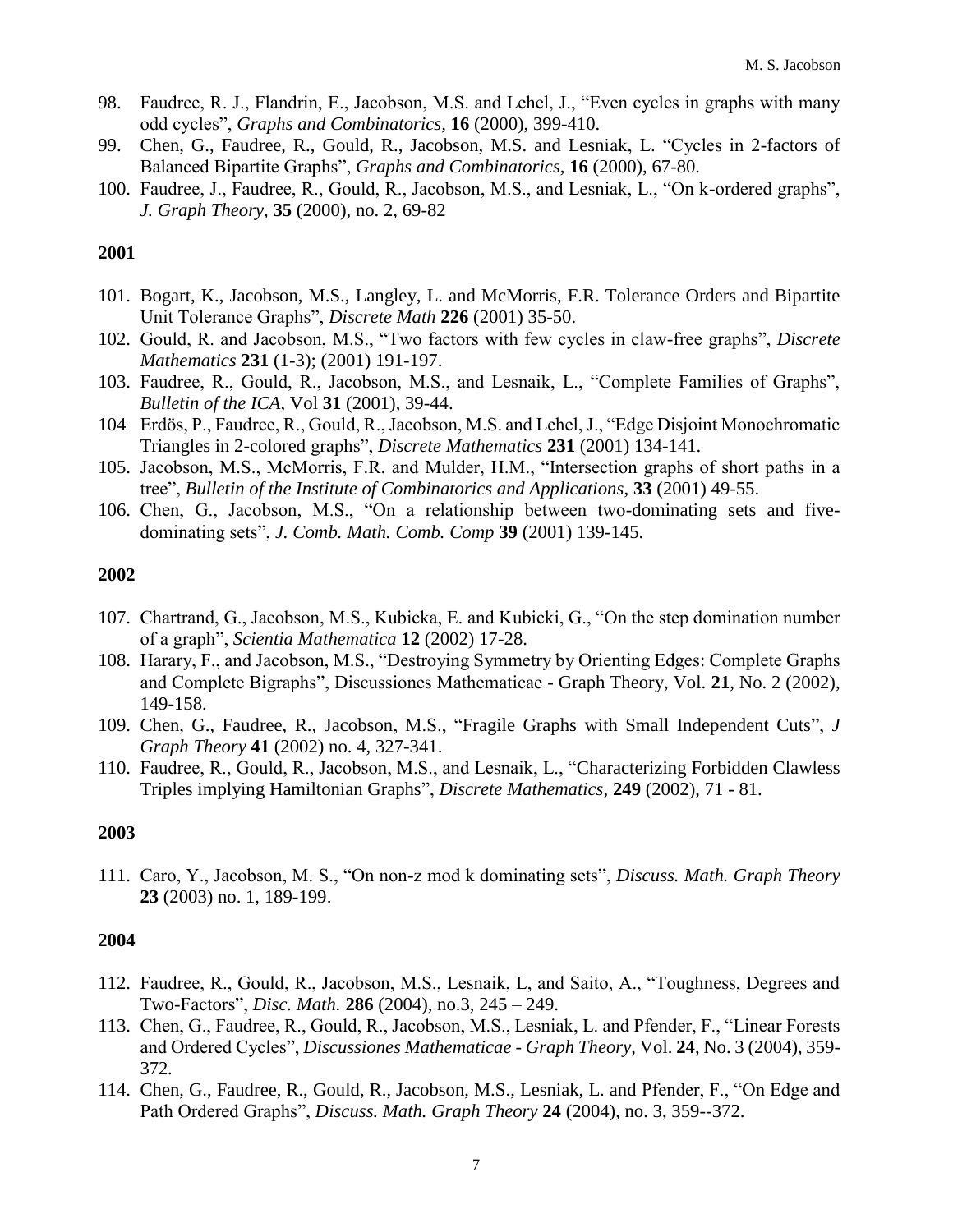- 115. Hutchinson, J., Jacobson, M., Kezdy, A., Lehel, J. and West, D., "The Visibility Number of a Graph", *SIAM J. Discrete Math.* **18** (2004), [no. 3,](http://www.ams.org/msnmain?fn=130&pg1=ISSI&s1=228413&v1=SIAM%20Journal%20on%20Discrete%20Mathematics%20%5B%2018%20%282004%29%2C%20no%2E%203%5D) 462--471.
- 116. Faudree, R., Gould, R., and Jacobson, M.S., "Characterizing Forbidden Triples implying Hamiltonian; for all graphs", *Discussiones Matematicae – Graph Theory* **24** (2004), no.1, 47  $-54.$
- 117. Faudree, R., Gould, R., Jacobson, M.S., and Lesniak, L., "Generalizing Pancyclic and kordered Graphs", *Graphs and Combinatorics* **20** (2004), no. 3, 291-309.
- 118. Faudree, R., Gould, R., Jacobson, M.S., and Lesniak, L., "Variations of Pancyclic Graphs", *J. Comb Math. Comb. Comp*. **51** (2004), 33-48.

- 119. Faudree, R., Gould, R., and Jacobson, M.S., "Characterizing Forbidden Triples implying Hamiltonian; for sufficiently large graphs", *Discussiones Mathematicae Graph Theory* **25** (3) (2005) 273-289.
- 120. Busch, A., Jacobson, M. and Reid, K. B., "On a conjecture of Quintas and arc-traceability in upset tournaments, *Discussiones Mathematicae Graph Theory* **25** (3) (2005) 225-239.
- 121. Faudree, R., Gould, R., Jacobson, M.S., Lesniak, L., A. Saito, ["A Note on Two-Factors with](http://www.sciencedirect.com/science?_ob=MImg&_imagekey=B6V00-4GX0CHM-3-6H&_cdi=5632&_user=914312&_orig=search&_coverDate=09/06/2005&_sk=996999998&view=c&wchp=dGLzVzz-zSkzk&md5=1097ef158f914a446000501e1746805d&ie=/sdarticle.pdf)  [Two Components"](http://www.sciencedirect.com/science?_ob=MImg&_imagekey=B6V00-4GX0CHM-3-6H&_cdi=5632&_user=914312&_orig=search&_coverDate=09/06/2005&_sk=996999998&view=c&wchp=dGLzVzz-zSkzk&md5=1097ef158f914a446000501e1746805d&ie=/sdarticle.pdf) *Discrete Math* **300** (2005) 218-2224.
- 122. Faudree, R., Gould, R., Jacobson, M.S., and Lesniak, L., ["Minimal Degree and \(k,m\) -](http://www.springerlink.com/content/ql092584777772nv/fulltext.pdf) [Pancyclic Ordered Graphs"](http://www.springerlink.com/content/ql092584777772nv/fulltext.pdf), *Graphs and Combinatorics* **21** (2005), 197 - 211.

#### **2006**

- 123. Gyarfás, A., Jacobson, M.S., Kézdy, A. and Lehel, J., "[Odd Cycles and](http://www.sciencedirect.com/science?_ob=MImg&_imagekey=B6V00-4KKNJ5Y-1-NG&_cdi=5632&_user=914312&_orig=search&_coverDate=10/06/2006&_sk=996939980&view=c&wchp=dGLbVzW-zSkzS&md5=5ed983f09916c45a07387723a0899533&ie=/sdarticle.pdf)  $\Theta$  Cycles in [Hypergraphs"](http://www.sciencedirect.com/science?_ob=MImg&_imagekey=B6V00-4KKNJ5Y-1-NG&_cdi=5632&_user=914312&_orig=search&_coverDate=10/06/2006&_sk=996939980&view=c&wchp=dGLbVzW-zSkzS&md5=5ed983f09916c45a07387723a0899533&ie=/sdarticle.pdf), *Discrete Math.* **306** (2006), 2481 - 2491.
- 124. Chen, G., Faudree, R., Gould, R., and Jacobson, M.S., Cycle Extendibility of Hamiltonian Interval Graphs, *SIAM J Discrete Math*, Vol. **20**, No. **3** (2006), 682-689.
- 125. Busch, A., Jacobson, M. and Reid, K. B., ["On Arc-Traceable Tournaments"](http://www3.interscience.wiley.com/cgi-bin/fulltext/112649717/PDFSTART), *[J. Graph Theory](http://www.ams.org/mathscinet/search/journaldoc.html?cn=J_Graph_Theory)* **[53](http://www.ams.org/mathscinet/search/publications.html?pg1=ISSI&s1=245008)** [\(2006\), no. 2,](http://www.ams.org/mathscinet/search/publications.html?pg1=ISSI&s1=245008) 157--166.

#### **2007**

- 126. Faudree, R., Gould, R., and Jacobson, M. ["On the Extremal Number of Edges in 2-Factor](http://www-math.cudenver.edu/~msj/papers/2-factorham.pdf)  [Hamiltonian Graphs"](http://www-math.cudenver.edu/~msj/papers/2-factorham.pdf), *Graph Theory in Paris*, Trends in Math, *Birkhäuser, Basel,* 2007, 139- 148.
- 127. Busch, A., and Jacobson, M. "On Extremal Problems for Arc-Traceable Tournaments", *J. Comb Math. Comb. Comp*., **Vol LXIII**, Nov. 2007, 3-15.

- 128. Cropper, M., Hilton, A., Jacobson, M., Johnson, P., and Lehel, J., ["The k-fold Hall number of](http://www-math.cudenver.edu/~msj/papers/A-hall2.pdf)  [cycles"](http://www-math.cudenver.edu/~msj/papers/A-hall2.pdf), *AKCE J. Graphs Combin.,* **5**, No. 2 (2008), 135-145.
- 129. Weigand, J. and Jacobson, M. S. ["Distinguishing and Distinguishing Chromatic Number of](http://www-math.cudenver.edu/~msj/papers/gp-color.pdf)  [Generalized Petersen Graphs"](http://www-math.cudenver.edu/~msj/papers/gp-color.pdf), *AKCE J. Graphs and Combin.,* **5** No. 2 (2008) 199-211.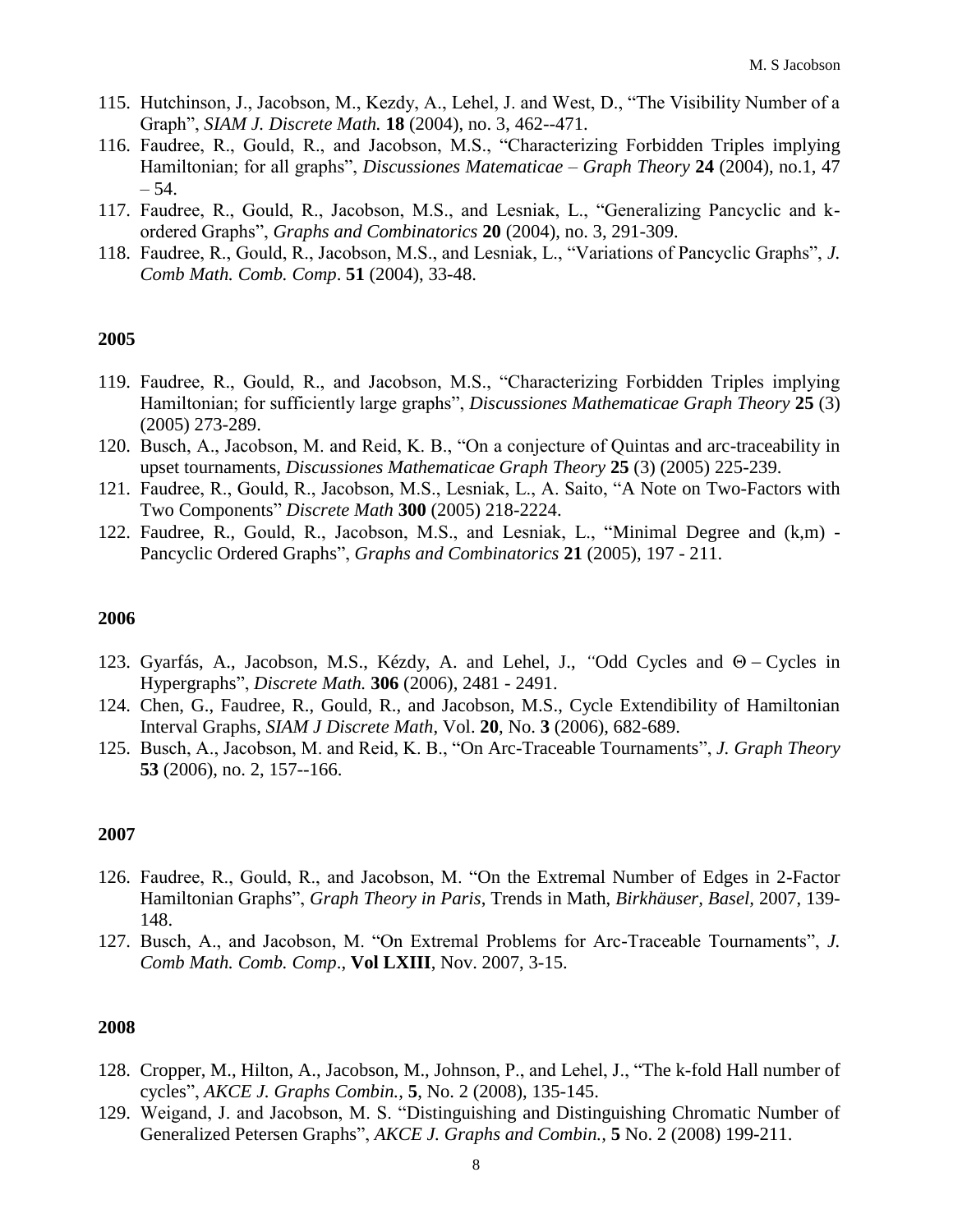- 130. Faudree, R., Gould, R., and Jacobson, M. ["Pancyclic Graphs and Linear Forests"](http://www-math.cudenver.edu/~msj/papers/PancycliGandLinF.pdf), *Discrete Math*. **309** (2009) 1178-1189.
- 131. Ferrara, M., Gilbert, J., Jacobson, M.S., and Whalen, T., ["Irregularity Strength of Digraphs"](http://www-math.cudenver.edu/~msj/papers/irregdigraph.pdf), *Discrete Math*. **309** (2009) 5834-5840.
- 132. Faudree, J., Faudree, R., Gould, R. and Jacobson, M.S., ["Saturation Number for Trees"](http://www-math.cudenver.edu/~msj/papers/treesat.pdf), *Electronic J. of Combinatorics* **16** (2009) 19 pp.
- 133. Faudree, R., Ferrara, M., Gould, R., Jacobson, M.S., ["tKp-Saturated Graphs of Minimum](http://www-math.cudenver.edu/~msj/papers/Satnum.pdf)  [Size"](http://www-math.cudenver.edu/~msj/papers/Satnum.pdf), *Discrete Math*. **309** (2009) 5870-5876.
- 134. Ferrara, M., Jacobson, M.S., Schmitt, J. and Siggers, M., "Potentially *H*[-Bigraphic Sequences"](http://www-math.cudenver.edu/~msj/papers/bipotseq.pdf), *Discussiones Mathematicae – Graph Theory* **29** (2009) 583 - 596*.*

#### **2010**

- 135. Faudree, R., Gould, R., Jacobson, M.S. and Magnant, C., ["Ramsey Numbers in Rainbow](http://www-math.cudenver.edu/~msj/papers/rr.pdf)  [Triangle-free colorings"](http://www-math.cudenver.edu/~msj/papers/rr.pdf), *Australasian J. of Comb*., Vol. **46**, (2010) 269-284.
- 136. Ferrara, M., Harris, A., and Jacobson, M.S., ["The Game of](http://www-math.cudenver.edu/~msj/papers/saturator.pdf) *F*-Saturator", *Discrete Applied Math* **158** (2010) 189-197.
- 137. Busch, A., Chen, G., and Jacobson, M.S., ["Tournament Score Sequences are pan-partition](http://www.math.ucdenver.edu/~msj/papers/pantransseq.pdf)  [transitive"](http://www.math.ucdenver.edu/~msj/papers/pantransseq.pdf), *J. Graph Theory* 1 **64** (2010) 52-62*.*
- 138. Ferrara, M., Harris, A., and Jacobson, M.S., ["Cycle Lengths in Hamiltonian Graphs with a pair](http://www-math.cudenver.edu/~msj/papers/CycleLengths.pdf)  [of vertices having large degree sum"](http://www-math.cudenver.edu/~msj/papers/CycleLengths.pdf), *Graphs & Combinatorics* **26** (2010) 215-223.
- 139. Faudree, J., Faudree, R., Gould, R., Jacobson, M.S. and Magnant, C., "Chvátal [Erdös Type](http://www-math.cudenver.edu/~msj/papers/CE-TypeThms.pdf)  [Theorems"](http://www-math.cudenver.edu/~msj/papers/CE-TypeThms.pdf), *Discussiones Mathematicae – Graph Theory* **30** (2010) 245-256*.*
- 140. Ferrara, M., Harris, A., and Jacobson, M.S., ["Hamiltonian Cycles Avoiding Sets of Edges in a](http://www-math.cudenver.edu/~msj/papers/ham_avoiding.pdf)  [Graph"](http://www-math.cudenver.edu/~msj/papers/ham_avoiding.pdf), *Australasian J. of Comb*., Vol. **48**, (2010) 191-203.

# **2011**

- 141. Ferrara, M., Jacobson, M. and Powell, J*., "Characterizing degree-sum maximal nonhamiltonian bipartite graphs", Discrete Math* **312** (2011)*,* 59-61*.*
- 142. Faudree, R., Gould, R., Jacobson, M.S. and Magnant, C., ["Distributing Vertices on](http://www-math.cudenver.edu/~msj/papers/distributingverts.pdf)  [Hamiltonian Cycles"](http://www-math.cudenver.edu/~msj/papers/distributingverts.pdf) *Journal of Graph Theory* **69** (2011), 28-45.

- 143. Jacobson, M. S., Tennenhouse, C. [Oriented Graph Saturation,](http://www-math.cudenver.edu/~msj/papers/disaturation.pdf) *J. Comb. Math. Comb. Comp.,*  Vol. **80**, (2012) 157-169*.*
- 144. Busch, A., Ferrara, M., Hartke, S., Jacobson, M. S., Kaul, H. and West, D., "Packing of Graphic n-tuples" *Journal of Graph Theory* **70** (2012) 29-39.
- 145. Faudree, R., Gould, R., and Jacobson, M., "Minimum Degree and Disjoint Cycles in Clawfree Graphs", *Combinatorics, Probability & Computing*, Vol. **21**, (2012), 129-139*.*
- 146. Larson, J., Jacobson, M.S., Den Ouden, K. and Basile, C., "Innovative Teaching Ideas: To Infinity…and Beyond", *Mathematics Teaching in the Middle School,* Vol. **17**, No. 6, February 2012, 346-351.
- 147. Ferrara, M., Gould, R., Jacobson, M. S., Pfender, F., Powell, J., Whalen, T., New Ore-Type conditions for H-Linked Graphs", *J. Graph Theory* **71** (2012) 69-77.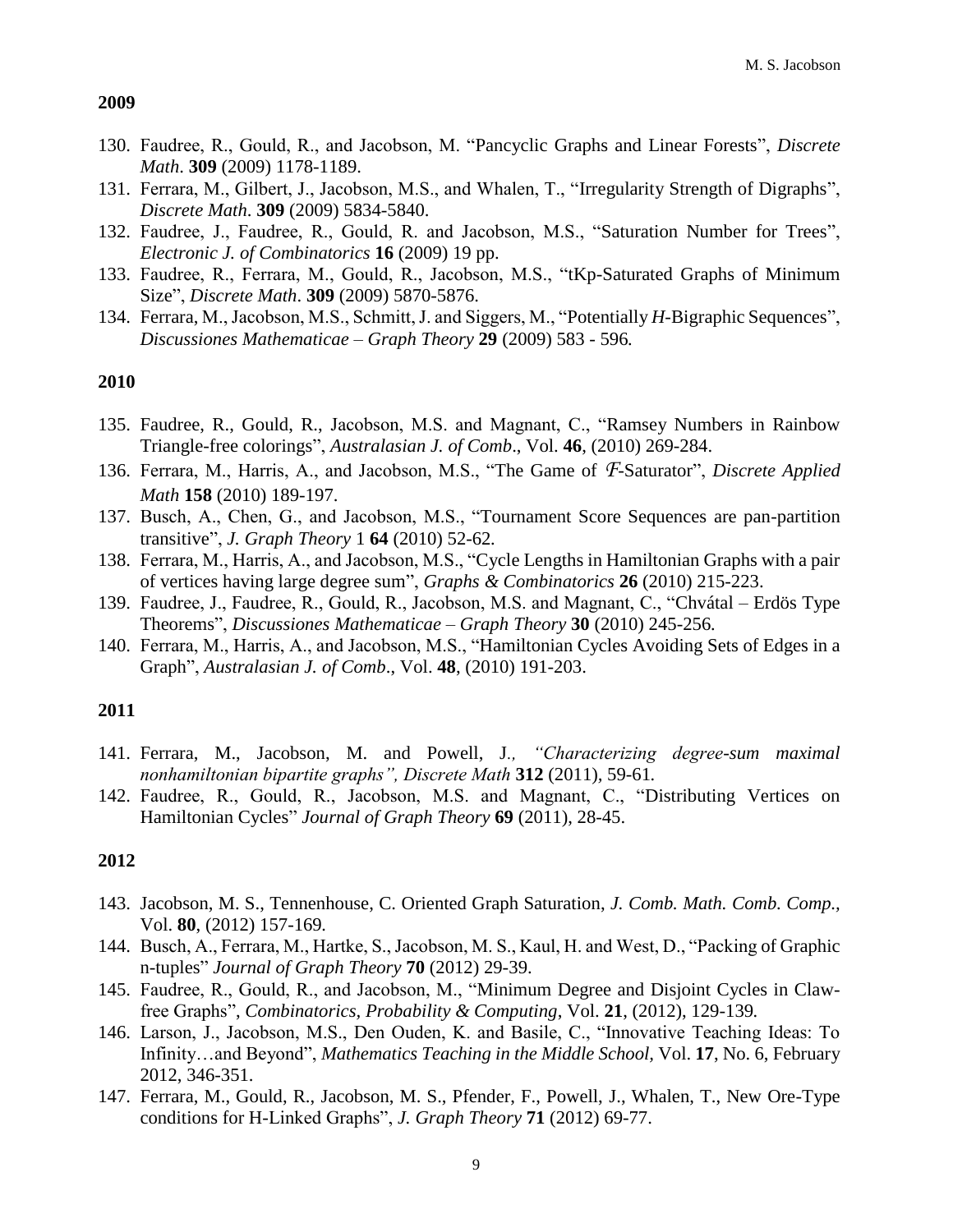148. Ferrara, M., Jacobson, M. Milans, K. Tennenhouse, C. and Wenger, P., *"*Saturation numbers for families of graph subdivisions*", J. Graph Theory* **71** (2012), no.4, 416-434*.*

#### **2013**

- 149. Busch, A., Jacobson, M. S., Morris, T., Plantholt, M. and Tipnis, S., "Improving Sufficient Conditions for the Existence of Anti-Directed Hamiltonian Cycles in Digraphs", *Graphs and Combin.* **29** (2013), no. 3, 359-364.
- 150. Faudree, R., Gould, R., and Jacobson, M., "Minimum Degree and Disjoint Cycles in Generalized Claw-free Graphs", *European J. Combin.* **34**, (2013), 875-883*.*
- 151. Ferrara, M*.,* Jacobson, M. S., Pfender, F., Minimum Degree and Degree Sum conditions for H-Linked Digraphs, Combin. Probab. Comput. 22 (2013), 684-699.
- 152. Faudree, R., Gould, R., and Jacobson, M., "Weak Saturation for Sparse Graphs", *Discussiones Mathematicae – Graph Theory* 33 (2013) no. 4, 677-693.

# **2014**

- 153. Busch, A., Ferrara, M*.*, Hartke, S., Jacobson, "A degree sequence variant of graph Ramsey numbers", *Graphs and Combin.* **30** (2014), no. 4, 847 - 859.
- 154. Chen, G., Ferrara, M., Hu, Ziquan, Jacobson, M., and Liu, Huiquing, "Degree Conditions for Spanning Brooms", *J. Graph Theory*, **77** (2014) no. 3, 237-250.

#### **2015**

155. Chen, G., Faudree, J., Faudree, R., Gould, R., and Jacobson, M., Magnant, C., "Results and Problems on Saturation Numbers for Linear Forests", *Bulletin of the Institute for Combinatorics and its Applications*, **75** (2015) 29-46.

# **2016**

- 156. Ferrara, M.., Jacobson, M., Pfender, F., and Wenger, P., "Graph Saturation in Multipartite Graphs", *J. Combinatorics.,* Vol 7, No. 1 (2016), 1-19.
- 157. Faudree, R., Gould, R., and Jacobson, M., Magnant, C., "Odd and Even cycle lengths in graphs", *Bulletin of the Institute for Combinatorics and its Applications*, **77** (2016) 59-70.

#### **2017**

- 158. Faudree, R., Gould, R., Jacobson, M., and West, D., "Minimum Degree and Dominating Paths", *J. Graph Theory* **84** (2017), no. 2, 202-213.
- 159. Faudree, J., Faudree, R., Gould, R., Jacobson, M., and Thomas B*.,* "Saturation Spectrum of Paths and Stars", *Discussiones Mathematicae – Graph Theory* **37** (2017), 811-822.

### **2018**

160. Ferrara, M., Talbot, R. Mason, H., Wee, B. Rorrer, R. Jacobson, M. and Gallager, D., "Enriching Undergraduate Experiences with Outreach in school STEM Clubs", J. Coll. Sci. Teaching, vol. 47, no. 6, (2018) 74 - 82*.*